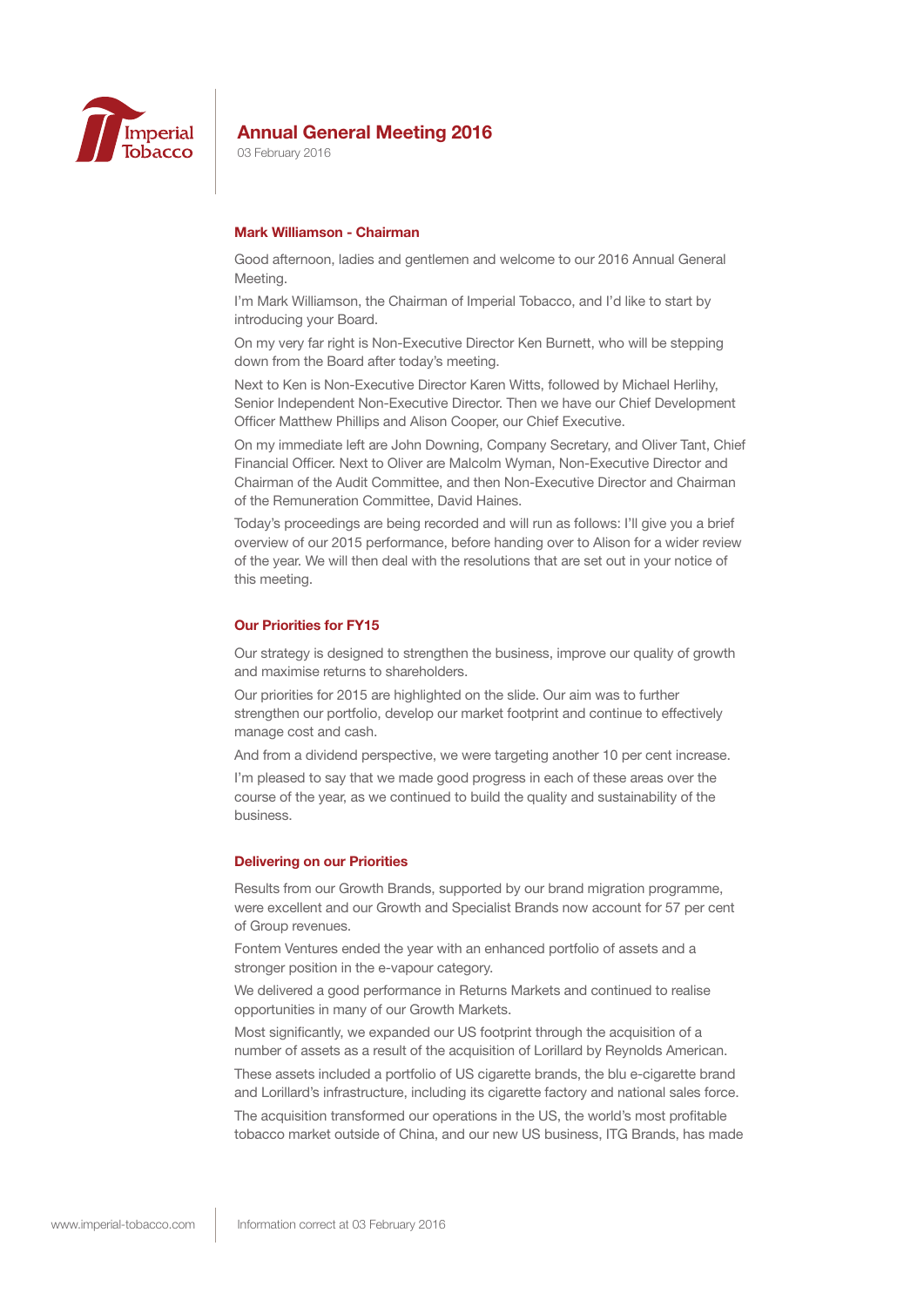

03 February 2016

a very encouraging start.

We also continued to effectively manage cost and cash. Our cost optimisation programme delivered savings of £85 million and we improved cash conversion to 97 per cent.

We also reduced our level of net debt before the cost of the US acquisition by a billion pounds and refinanced \$4.5 billion of bank debt.

That's a flavour of our achievements in 2015. It was another successful year for Imperial, one in which we again rewarded shareholders with a 10 per cent increase in the dividend.

I'll now handover to Alison to take you through the detail.

#### **Alison Cooper – Chief Executive**

Thanks, Mark. I'll start with an overview of our Group results.

#### **Group Results**

Like last year, some of my comments will focus on underlying performance. This excludes the impact of our 2014 stock optimisation programme and gives a much clearer picture of how we performed.

On a constant currency basis we grew tobacco net revenue by 4 per cent and tobacco operating profit by 7 per cent.

Adjusted operating profit and earnings per share increased by 7 per cent and 8 per cent respectively, again on a constant currency basis.

And as Mark highlighted, we delivered another strong increase in the dividend.

## **FY15 Volume**

Volumes for the year were 285 billion stick equivalents, down 3 per cent on a reported basis or 6 per cent on an underlying basis.

Conditions in Iraq and Syria deteriorated significantly in the year and this accounted for more than half of the underlying decline.

There was a positive 2 per cent impact from the US acquisition and last year's stock optimisation programme benefitted volumes by 3 per cent.

Overall like-for-like volumes declined by 4%, in line with our market footprint, and our market share was stable across the Group.

## **Strengthening our Portfolio**

Our brand migration programme continues to play a key role in simplifying and strengthening our portfolio; it supports more targeted investment and is improving the quality of our growth.

The programme focuses on migrating Portfolio Brands into Growth Brands. You can see an example on the slide - the migration of Fortuna into News in France.

Migrations accounted for most of our Growth Brand volume gains in the year and we continue to retain close to 100 per cent of consumers.

We've completed 21 migrations; a further 20 are underway and more are planned.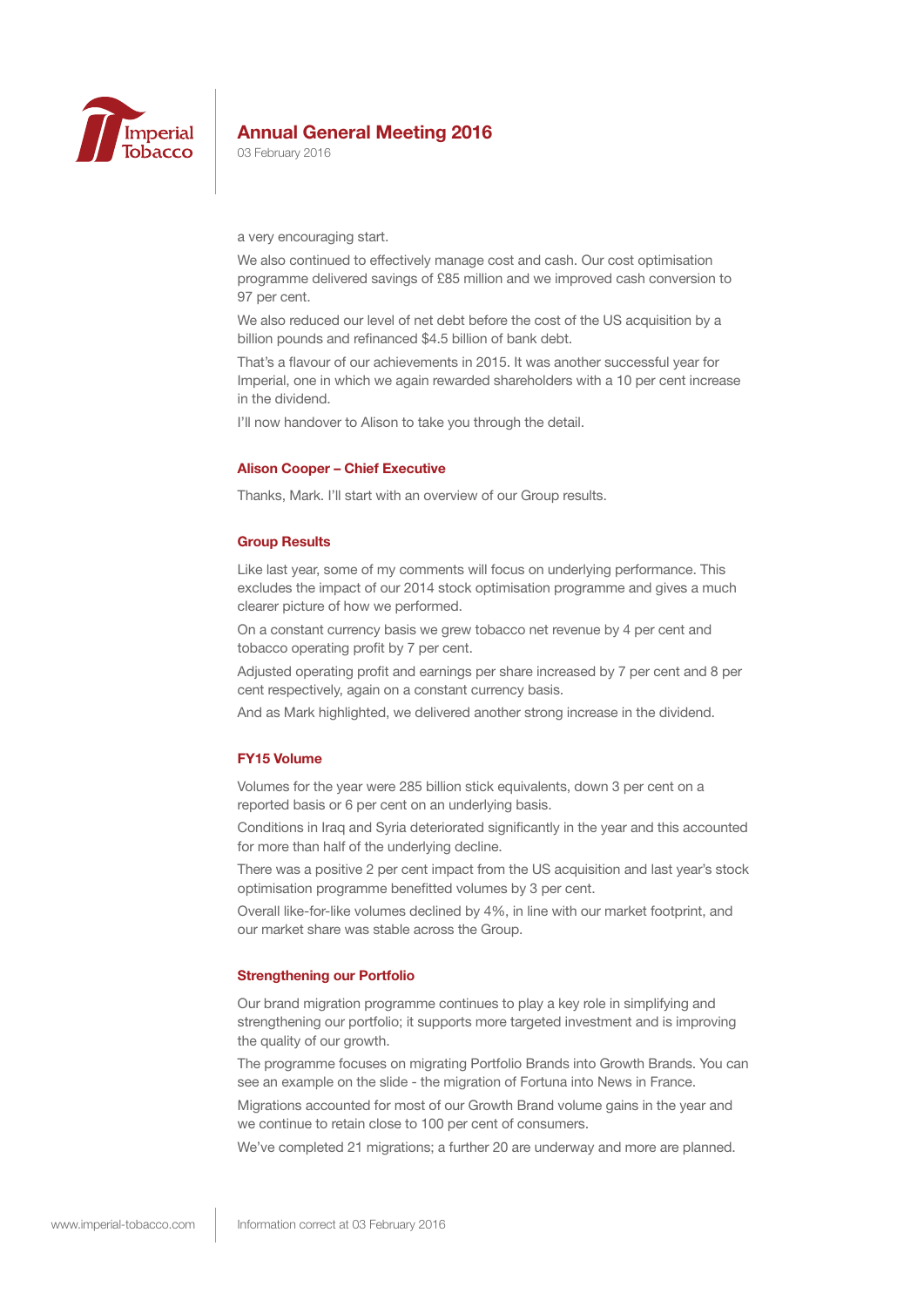

03 February 2016

The success of this programme has resulted in the share of Growth Brands increasing in almost all of our markets.

#### **Strengthening our Portfolio**

Our brand migration strategy is enhancing the quality of our revenue growth.

Growth and Specialist Brands now account for 57 per cent of Group revenues, compared to 50 per cent two years ago.

Our aim is to keep building the contribution these brands make to our business and migrations will continue to support their development.

A brief look at Fontem Ventures now.

#### **Strengthening our Portfolio**

Following the completion of the US deal, we integrated blu into Fontem and the enhanced team is working together on further developing the blu brand and e-vapour technology.

We have a great set of assets: a strong equity in blu and enhanced technical knowhow to complement our current intellectual property.

Sales are currently focused on the USA, the UK, Italy and France – four markets that between them account for around 80 per cent of the global e-vapour market.

#### **Developing our Footprint**

From a footprint perspective we performed well in a broad spread of Growth Markets.

In Russia, we benefitted from strong pricing and led the market with portfolio initiatives, enabling us to capture an increasing number of downtrading consumers.

We've been successful with big box and queen size propositions, particularly with Maxim, which stabilised our share and improved revenue and profit.

In Taiwan we grew profit, driven by the success of Davidoff. West held back our overall share but we are addressing this with new initiatives.

Norway - and Scandinavia overall – keeps improving, with Skruf slims adding to our share gains and strong profit growth.

In Japan, our investment is focused on growing our sales capabilities and distribution and our positive progress was underpinned by share gains from West.

## **Developing our Footprint**

We also delivered good results in a number of Returns Markets.

We are market leader in the UK and have invested to improve our position in the growing sub-economy segment. We also continued to concentrate on strengthening our portfolio, with a particular focus on the JPS and Lambert & Butler brand families.

We had another strong year in Australia, delivering further revenue, profit and share growth.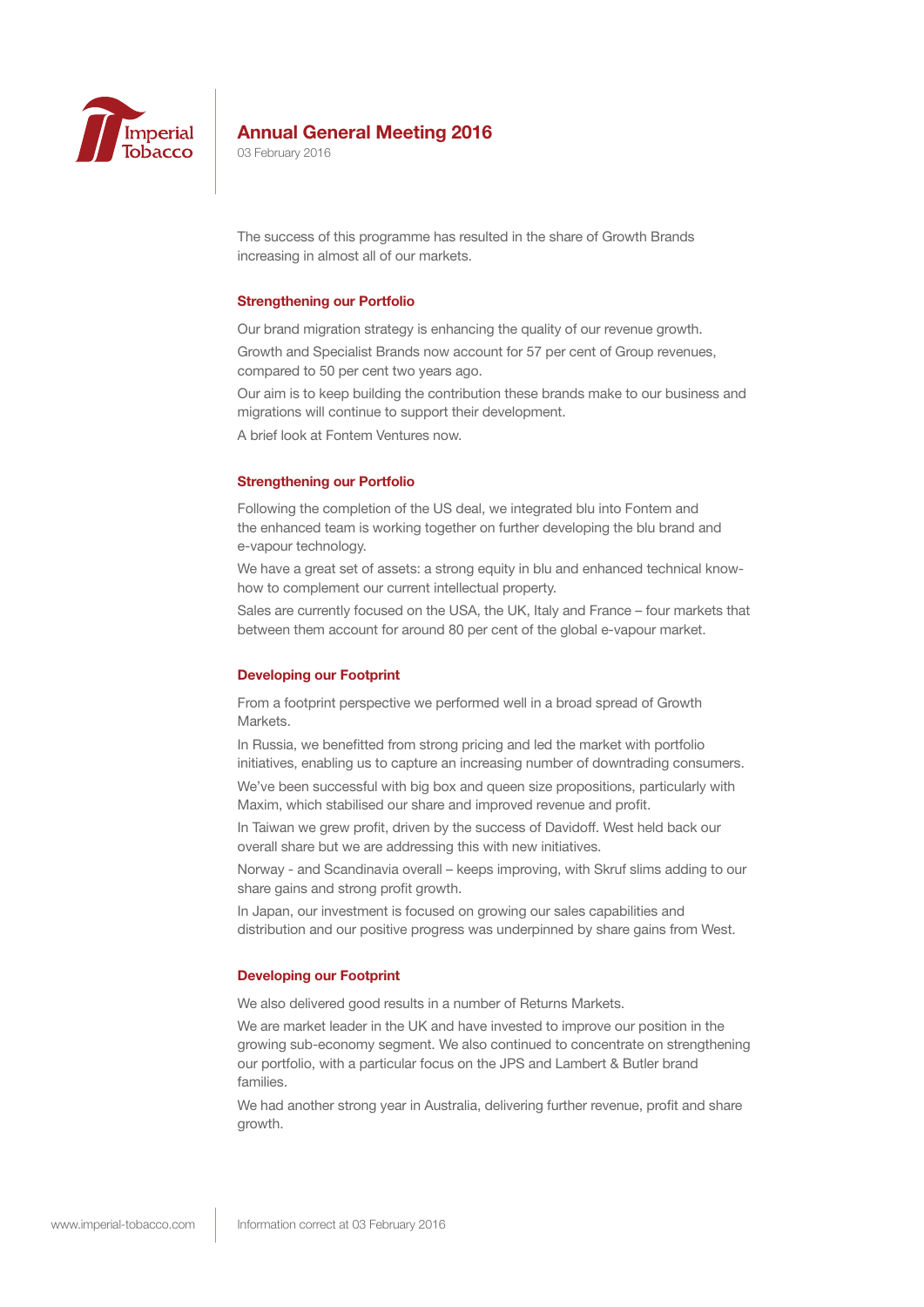

03 February 2016

The team has done a great job in growing the business in a highly regulated market, establishing JPS as the number one brand in cigarette and Champion as the number one brand in fine cut tobacco.

In Germany we delivered excellent financial results in what continues to be a relatively stable volume environment, with good pricing opportunities.

Our overall market share was down slightly and we are addressing this through a number of portfolio initiatives.

Finally in Spain, we improved our profit delivery against a background of slower industry volume declines and strengthened our portfolio with brand migrations.

#### **Developing our Footprint**

Completing the US deal and getting ITG Brands up and running was a highlight of the year.

The team has made a great start, with the acquired brands - Winston, Salem, Kool and Maverick - performing well. In addition USA Gold held its overall share and made gains in focus states.

Our portfolio strategy is primarily based on four brands: Winston, Kool, Maverick and USA Gold.

Winston and Kool are our premium brands in the non-menthol and menthol categories, and Maverick and USA Gold are our discount offerings.

In mass market cigar we're taking action to improve our position in an environment of competitor discounting by strengthening the retail focus of the business and developing our key brands, Dutch Masters and Backwoods.

#### **Developing our Footprint**

To wrap up the US, a brief word on integration.

We have a highly experienced team managing the business; they've done a great job in combining Lorillard and Commonwealth-Altadis in a smooth and efficient manner, and all integration activities are moving ahead in line with our original plans.

In addition, the transfer of manufacturing machinery between Lorillard's factory in Greensboro and Reynolds site at Tobaccoville, as part of a reciprocal manufacturing agreement, is progressing well.

## **Cost and Cash Management**

Effective cost and cash management is integral to our long-term success.

We remain on track to achieve our target of £300 million of annualised cost savings by 2018.

We've delivered £180 million so far, including £85 million in 2015. In this financial year we expect to deliver a further £55 million.

Cash conversion increased to 97 per cent, up from 91 per cent last year. This strong performance supported a £1.1bn like-for-like reduction in net debt, before taking into account the cost of the US acquisition.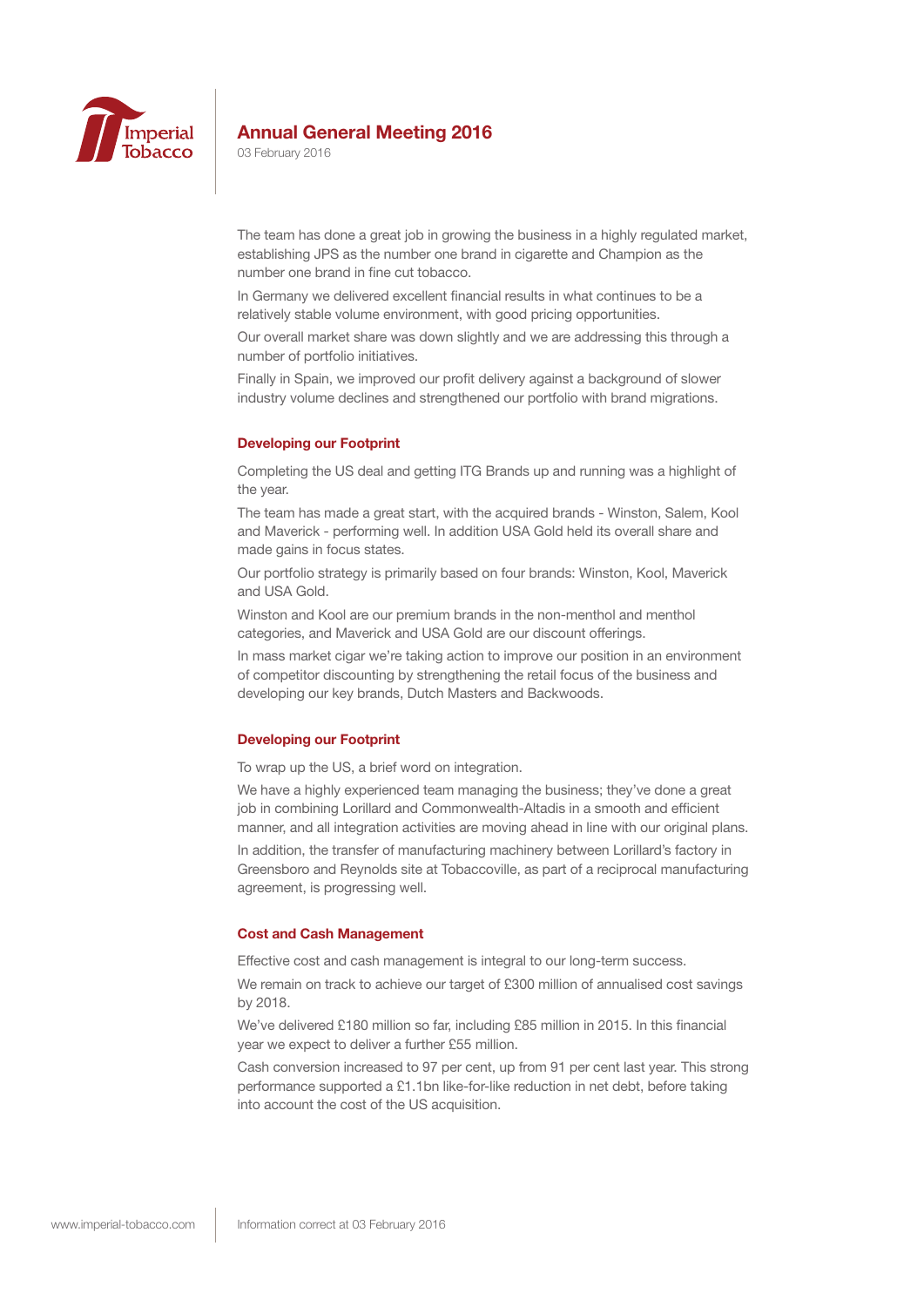

03 February 2016

#### **Evolving our Operating Model**

The changes we're making to our operating model support our cost and cash objectives.

We're reviewing how the business operates on a day-to-day basis and identifying areas where we can change systems, processes and structures to improve our performance.

A good example is how clusters of markets are beginning to share support services such as HR and Finance, which is removing duplication and enabling more efficient resource allocation.

By implementing these new and simpler ways of working, we're creating a more flexible, agile business that has a greater focus on growth priorities.

#### **Corporate Responsibility**

Operating responsibly is integral to the way we do business, it supports our strategy and is critical to our long-term success.

During the year we made further progress in the four areas that define our responsibility framework: being responsible with products, creating a rewarding workplace, respecting natural resources and reinvesting in society.

I'm particularly pleased with the contribution our people make to our responsibility agenda. Last year, employees supported over 140 projects in 56 countries worldwide, exceeding our target of 50,000 volunteered hours.

It's also pleasing to see our work bring recognised externally: we scored 98 per cent in the Business in the Community Corporate Responsibility Index and 76 per cent in an assessment for the Dow Jones Sustainability Index.

Before turning to our priorities for 2016, I'd like to say a few words about resolution 18 of today's meeting, which seeks to change the name of our holding company from Imperial Tobacco Group PLC to Imperial Brands PLC.

The rationale for the change is that Imperial Brands better reflects the dynamic, brand-focused business that we now are.

#### **Strong Consumer Brands**

From a consumer perspective we have our Growth and Specialist Brands – these are the key assets in our portfolio and we'll continue to focus on building the contribution they make to our volume and revenue development.

#### **Strong Corporate Brands**

We also have strong corporate brands.

Imperial Tobacco, Tabacalera, our cigar business, ITG Brands, Fontem Ventures and Logista.

We intend to capture the breadth of these brands in our new PLC name.

(slide build – ITG PLC is replaced with Imperial Brands PLC)

As you can see, the corporate brands that sit under the holding company will remain as they are, including Imperial Tobacco.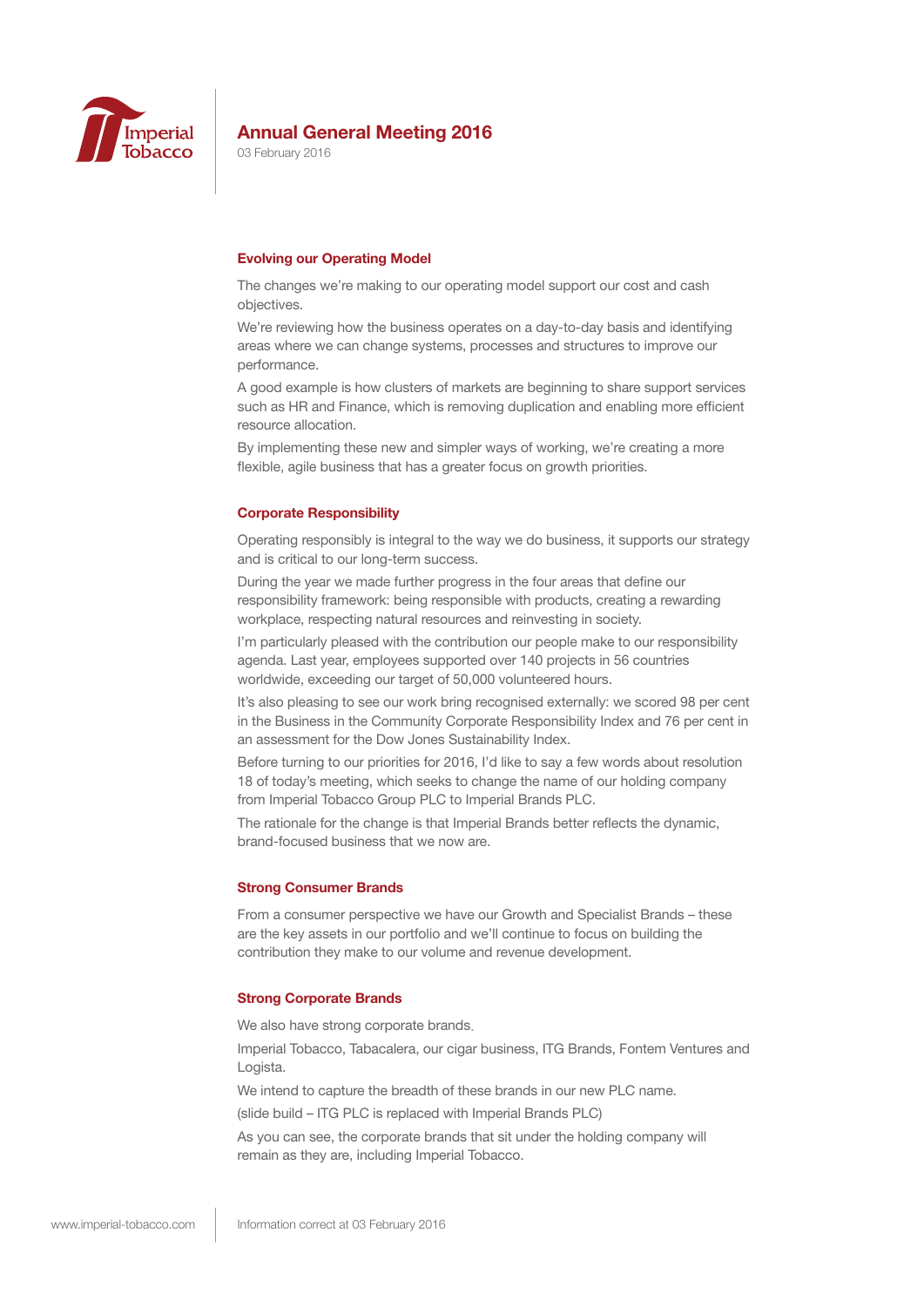

03 February 2016

Tobacco is our core business and Imperial Tobacco will remain home to most of our tobacco subsidiaries around the world.

Another point to emphasise is that the cost of any rebranding exercise would be minimal, with changes largely confined to our Bristol head office and corporate website.

### **Our Priorities for FY16**

We delivered a good performance in 2015, which we will build on by continuing to focus on our four strategic priorities.

This involves further strengthening our portfolio by enhancing the contribution from our Growth and Specialist Brands, whilst also developing opportunities for Fontem Ventures.

From a footprint perspective, we're concentrating on building momentum across our Growth Markets, driving profitability in Returns Markets and making the most of our expanded presence in the US with ITG Brands.

Cost optimisation and capital discipline underpin our growth ambitions. There will be more cost savings and operating efficiencies in 2016 and we will continue evolving our operating model to simplify the business and improve our ways of working.

Maintaining strong cash conversion supports our drive for ongoing debt reduction and further dividend growth of at least 10 per cent.

Remaining focused on this strategic agenda will ensure that we continue to strengthen the business, improve our quality of growth and maximise returns for our shareholders. Thank you.

(Hand back to Mark)

# **Annual General Meeting**

## Thank you Alison

Before turning to the formal business of the Meeting I'd like to thank my colleagues on the Board, our senior management team and employees around the world for their contribution to another successful year in 2015.

I'd specifically like to thank Ken Burnett for the contribution he has made over the past nine years and would like to wish him all the very best for the future. Thank you Ken. (PAUSE)

Let's now turn to the formal business of the Meeting.

There are 19 resolutions to be put to the Meeting, all of which are set out and explained in the Notice of Meeting which, with your agreement, I'll take as read.

I intend to take questions in respect of all resolutions now and then ask you to vote on all 19 resolutions rather than propose each resolution in turn. If you do ask a question, it would be helpful if you would wait for the microphone and let everyone know who you are.

Are there any questions please?